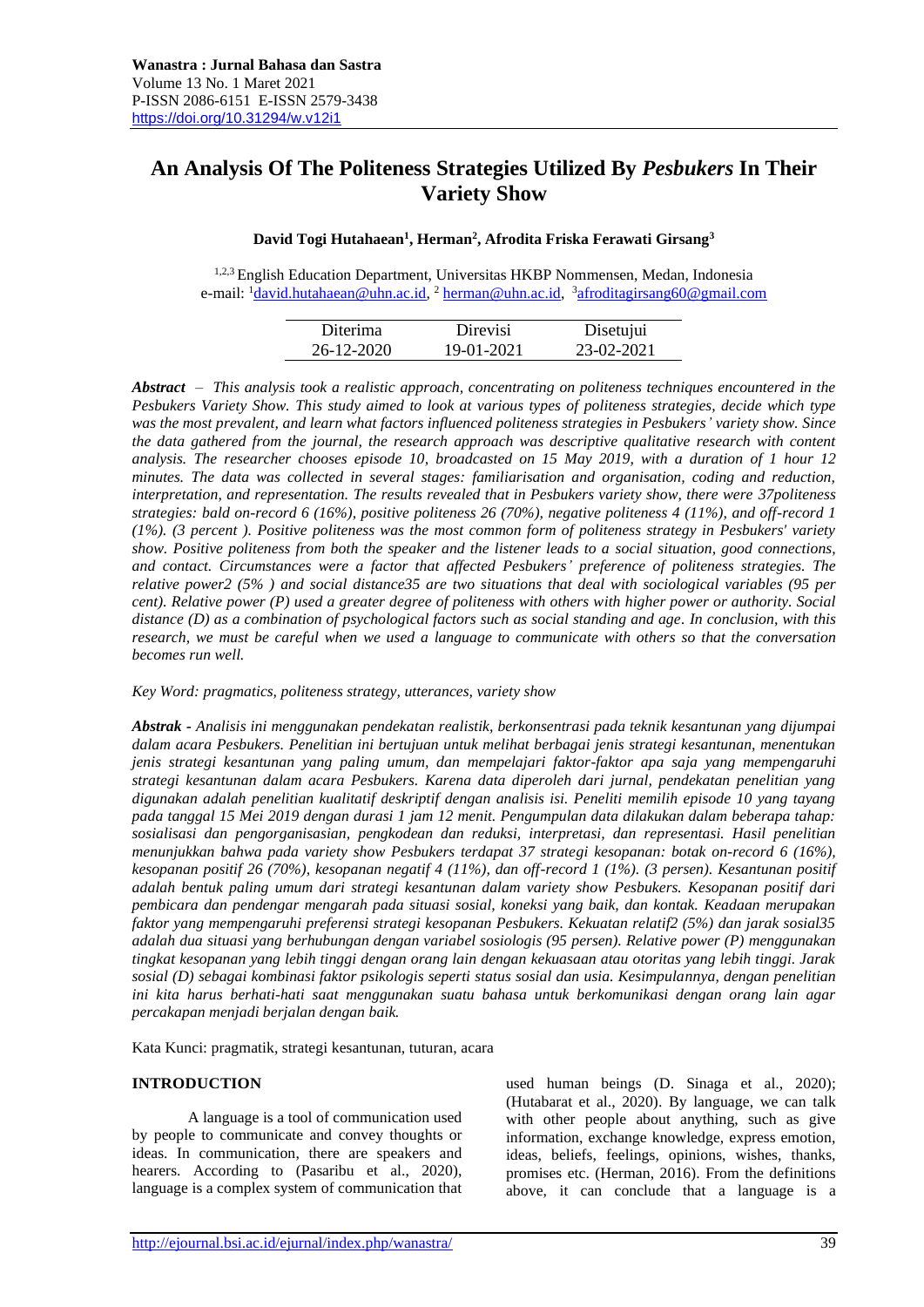communication tool used by all people to communicate with others.

There are many languages globally, such as Mandarin, English, Portuguese, Dutch, Indonesian, French, Spanish, etc. Indonesian is a national language used by all people in Indonesia to communicate with others. People need to learn another language to make a social relationship with others in different places or countries. According to (Ivantara et al., 2020), English is a global language used as a communication device between nations of different languages (H. Sinaga et al., 2020). The status of English can understand from consideration of life, for instance, job requirements. Language capacity, both oral and written, is one of the qualifications (H. Sinaga et al., 2020). Pragmatics is a concept used in english to explain the intent of communication.

Pragmatics is the study of how a speaker communicates his or her senses and how a listener interprets them. According to (Pardede et al., 2019), The analysis of language users' ability to pair sentences in situations where they are important is known as pragmatics. (2015, Herman). It means that it has consequently more to do with analyzing what people meant by them. Study pragmatics is very interested because it teaches the meaning of utterances by the context between speaker and listener. By accepting the background or situation, the hearer can easily catch the speaker's intended meaning. It can be pragmatics is the association's learning amid language and context to interpret what the speaker wants. Pragmatics also has several parts: deixis, presupposition, cooperative principle, politeness, implicature, and speech act. This research discusses politeness.

As stated by (Yule 2010), as cited in (Pardede et al., 2019), politeness views consciousness and consideration of another individual's face. Face discusses the admiration that a man has for him or herself and sustaining that selfconfidence in community or secretive. Face divided into cheerful face and negative face. A positive face needs each participant that needs require to, as several minimum others. Negative face is they need of each capable, mature fellow that his activities be unhindered through others.

Nevertheless, the contradictory sensation of politeness and impoliteness has developed more recurrent in community collaboration nowadays. Impoliteness, according to Culpeper (2010:3233), is a derogatory attitude toward particular behaviours occurring in specific contexts. It is maintained by perceptions, preferences, or beliefs about social organisation, especially how others mediate one person's or group's identities in interactions. A facethreatening act occurs when a speaker says

something that threatens another person's self-image expectations (FTA). To prevent humiliation or make the other person feel awkward, the people need politeness strategies to speak by looking at the hearer's condition to avoid face-threatening acts.

Politeness techniques built to save the hearer's face, according to (Rahmawati et al., 2019). This is where the decency technique comes into play. Politeness mechanisms were developed to save the hearer's face. ntial to be done so that others' and one's own self-images are valued and not lost. The four styles of politeness strategies are on-record politeness, negative politeness, positive politeness, and off-record politeness. One way to ask something explicitly to the other person is to ask bald on the record. Positive politeness is concerned with the person's cheerful face. Negative politeness is a form of communication in which the person's negative face is used to display respect, stress the importance of the other person's time, or convey concerns, and apologize for the imposition. Off-record one strategy to express something to the other person is not directly.

A variety of factors affect the use of the politeness technique. Brown and Levinson (1987) identified two factors that affect the decision to use politeness techniques by the speaker: Compensation and Situations. Priori factors cause the speaker to use a specific politeness tactic in exchange for some benefits. Circumstances is concerned with sociological variables such as proportional power  $(P)$ , social distance  $(D)$ , and imposition rank  $(R)$   $(R)$ . Relative power (P) is the tendency for people to be more respectful to others who have more power or control over them. Social distance (D) can be seen as the composite of psychological factors (status, age, sex, degree of intimacy, etc) (status, age, sex, degree of intimacy, etc). The degree of interruption defined in the FTA is dealt with by the rank of imposition (R).

In everyday life in specific group communities such as in house, class, and so on, it is a sign to think about any usage of language. Speaking can lead to every area in life, in works, education, competition, and many other things. Politeness is a way of language usage in social life to prove it. Politeness is an important feature of human behaviour. It refers to the overall mindset that people have in their daily lives. People need politeness to interact with others. Sometimes people disregard it, while it is the key to make good communication with others.

One of the phenomena in communication is politeness which can be founded in a variety of show. According to (Damayantii et al., 2012), a variety show is an entertainment program that consists of a mixture of several programs such as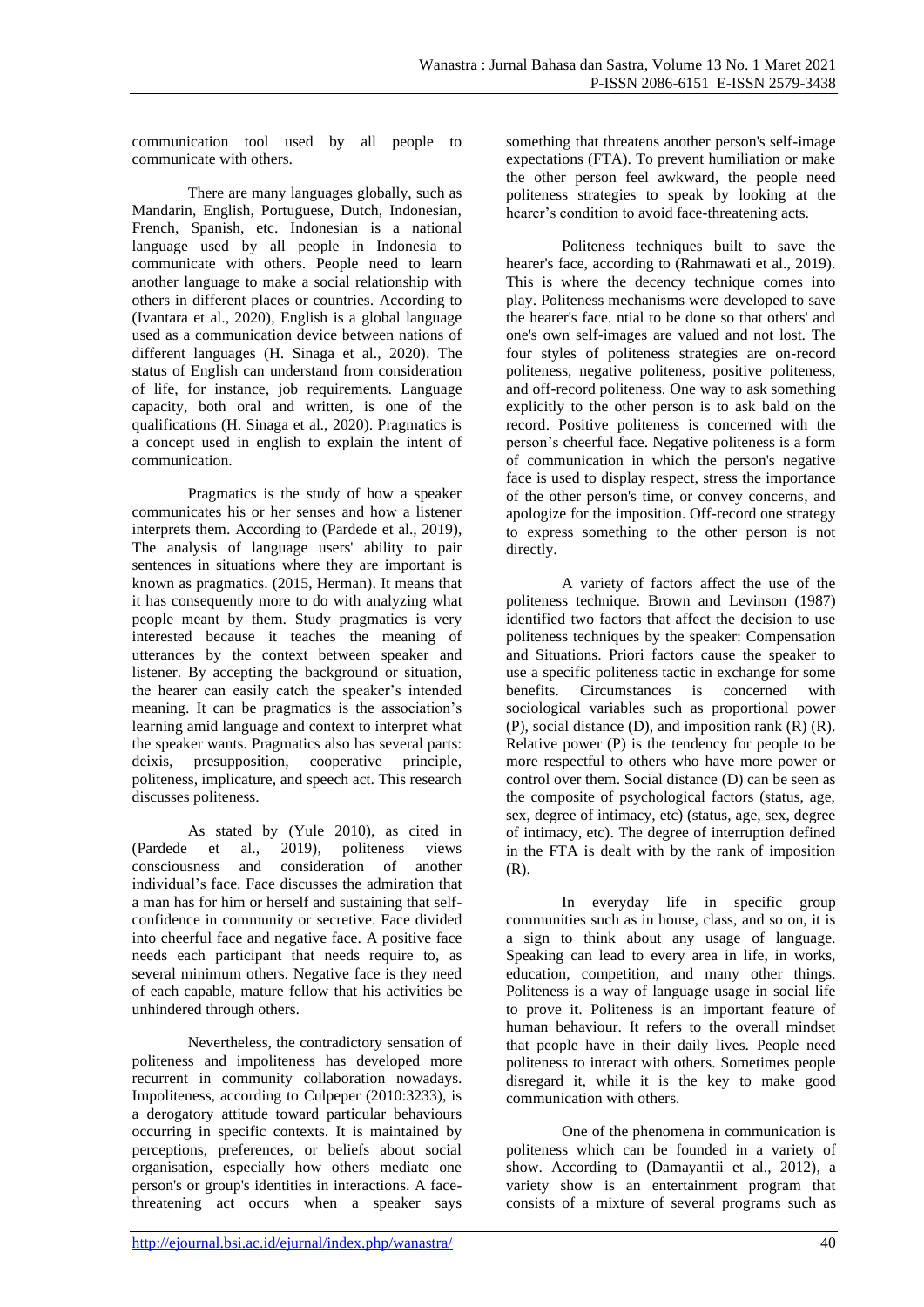drama, comedy, and music. One of the famous variety shows in the Indonesian television program is Pesbukers on ANTV. Pesbukers is very popular among people. It often makes the audience laugh. However, many audiences are criticizing this variety show because it always used impolite language to make jokes. Komisi Penyiaran Indonesia (KPI) at the <https://youtu.be/kTwewtgVEmA> said this program always used impolite language to make jokes. KPI gave the first warning to Pesbukerson on 22 February 2018, the second warning on 12 September 2018. Television is one of the media communication most widely used by the community and has functions to provide information, educate, and entertain. This variety show is inappropriate to watch, especially for the children, because the language used in Pesbukers is not educational.

In this research, researchers choose episode 10 of Pesbukers broadcasted on 15 May 2019 as this research subject. The researcher chooses episode 10 because Komisi Penyiaran Indonesia (KPI) and Majelis Ulama Indonesia (MUI) at the <https://youtu.be/dW0pGkPgnog> gave criticized about this variety show. This episode showed the scenes that should not be shown: when Raffi hug and kiss Zaskia's hand, who was not his wife, also used impolite language and physical violence to make jokes so that the audience also felt happy when watching this variety show.

## Example:

Zaskia : Genta, lu gak sadar badan loe itu kayak truk gandeng. (Genta, you do not realize your body like a truck)

When making a joke, the speaker used impolite language to insult the hearer. The example is off-record strategy 11: be ambiguous. The speaker makes purposeful ambiguity and lets the hearer guess what she meant. By saying, "*Genta, you do not realize your body like a truck",* it means Genta's body is fat.

In communication, people do some strategies in order to make their conversation goes right. The people will have difficulty creating good communication when she/he does not know the strategies of politeness. By knowing the politeness strategies in giving language is essential to lead good condition situation in communication. According to Watts, people use politeness strategies in non-hostile social communication to ensure smooth interaction and harmonious interpersonal relationships (Pardede et al., 2021). If anyone wishes to have a good conversation, they must be aware of politeness techniques in order to have a pleasant relationship with others. People must be able to develop effective politeness techniques in order to be considered polite.

Based on previous research from the thesis "Politeness Strategies of the English Subtitles of Request of Train to Busan Movie," the researcher conducted this analysis (Dzikriyah 2018). His research aims to explain the different styles of politeness techniques and to identify the most common ones used by Train's character in the Busan Movie. Dzikriyah analysed the data using descriptive qualitative methods. Brown and Levinson (1987) theories were used to classify the data. According to his findings, there are three forms of politeness techniques in the Train to Busan films: bald on-record (13), positive politeness (27), and negative politeness (28). (25). Positive politeness is the most common form of politeness technique employed by the main character in the Train to Busan film. The researcher has references for how to conduct research in order to evaluate politeness techniques from previous studies. However, knowing politeness techniques isn't enough. As a result, the researcher is interested in learning more about the variables that influence politeness techniques, such as payoff and circumstances.

Finally, to understand politeness strategies, the researcher is interested in conducting a research title, **"An analysis of the politeness strategies utilized by** *Pesbukers* **in their variety show".**

# **RESEARCH METHODOLOGY**

# **1. Research Design**

The researcher wants to examine and explain the types of politeness strategies and factors affecting the choice of politeness strategies used in Pesbukers variety shows, so this study is qualitative. Qualitative analysis, according to (Ary et al., 2010), aims to comprehend a phenomenon through concentrating on the entire picture rather than breaking it down into variables. Furthermore, (Keegan 2009) stated that qualitative explore questions such as what, why, and how much or how much it is primarily concerned with meaning rather than measuring.

According to the American Psychological Association, there are eight types of qualitative research: basic interpretative studies, case studies, document or content analysis, ethnography, grounded theory, historical studies, narrative inquiry, and phenomenological studies (Ary et al., 2010). The researchers used text or material analysis in this report. Document or content analysis, as described by (Ary et al., 2010), focuses on analysing and interpreting recorded material in order to learn about human conduct (Herman & Hasibuan, 2020). Public records, textbooks, emails, videos, tapes, diaries, themes, reports, and other documents can be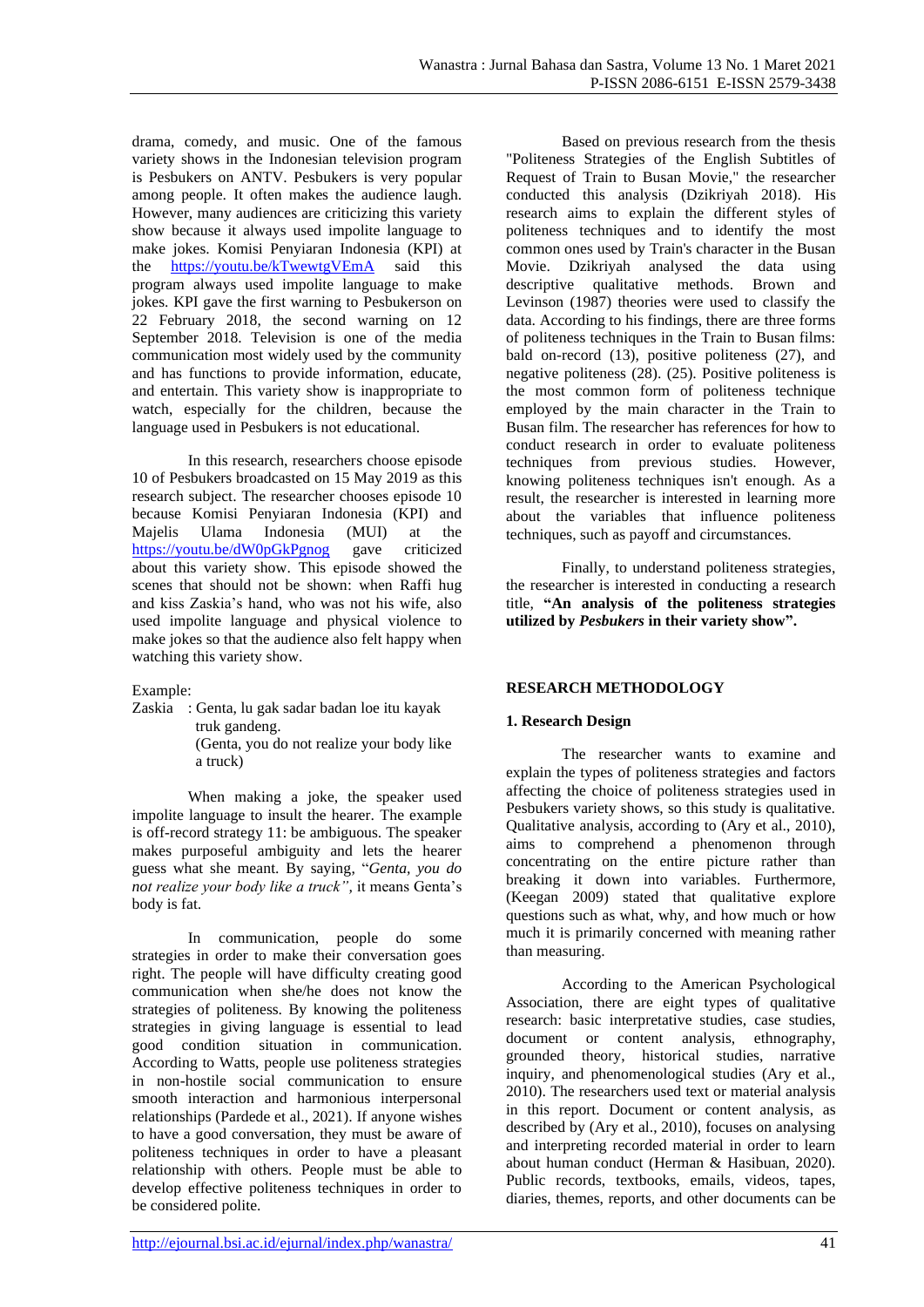used.

#### **2. Data Source of the Research**

According to (Creswell 2014), the data source is subjects from which the data can obtain. The data in this research take from dialogue in Pesbukers variety show. The researcher chooses episode 10 of Pesbukers broadcasted on 15 May 2019 with a duration of 1 hour 12 minutes at the [https://youtu.be/bCSpcTblqk.](https://youtu.be/bCSpcTblqk) The researcher chooses episode 10 because, in this episode, there are politeness strategies that support the data. Pesbukers is inappropriate to watch, especially for the children, because the language used in Pesbukers is not educational. Furthermore, the researcher wishes to examine the different types of politeness strategies, in Pesbukers' variety show, as well as the most common styles of politeness strategies and the factors that influence the choice of politeness strategies.

#### **3. Instrument of the Research**

Instruments are measuring instruments used to gather data from research subjects on a particular topic. This study's instrument is the researcher herself. According to Lincoln and Guba (1981) (VanderStoep & Johnston, 2009), humans are the best instrument for qualitative analysis. So, the researcher herself is the main instrument to collect, analyze, and conclude the data as it is not possible to use other research instruments. The aim of this study is to investigate the various types of politeness strategies used in Pesbukers' variety show, as well as the factors that influence the choice of politeness strategies, as well as some supporting resources such as a book, pen, computer, laptop, video, and so on.

## **4. Technique of Data Collection**

According to (Creswell 2014), a documentary is a technique to collect the data based on documents can be transcripts, books, newspapers, magazines, and many more. The researchers gathered data from the transcript for this study.

The researchers use procedures to collect the data:

- 1. Searching video from YouTube.
- 2. Downloading the video from [https://youtu.be/uP8DbgjWnE.](https://youtu.be/uP8DbgjWnE)
- 3. Watching and listening to the video more than once.
- 4. Transcribing the utterances from the video.

## **5. Technique of Data Analysis**

The technique of data analysis is the following process after the technique of data collection. According to (Ary et al., 2010), there are three stages in analyzing the data in qualitative research such as:

1. Familiarizing and Organizing

The first step in evaluating qualitative data is to familiarise yourself with it and arrange it so that it can be quickly retrieved. To begin, the researcher will familiarise himself or herself with the data by reading and rereading notes and transcripts, watching and reviewing videotapes, and repeatedly listening to audiotapes (Ary et al., 2010). Reduction and Coding.

After familiarising yourself with the data and organising it for easy retrieval, you can begin the coding and reducing process. This is the heart of qualitative research, and it entails defining categories and patterns, as well as refining them (Ary et al., 2010). The researchers define and categorise the various politeness strategies observed in the Pesbukers variety show, with the researcher coding the information.

#### Example:

#### **Data no/T/Tops/Subtype**

Notes:

- No: Number of Data
- T: Time
- Tops : Types of Politeness Strategies
- BR: Bald on-record
- PP: Positive Politeness
- NP: Negative Politeness
- OR: Off-record
- 2. Interpreting and Representing

Reflecting on the words and actions of the research participants and abstracting basic understandings from them is what interpretation entails. It's an inductive method in which you generalise based on the categories and patterns' relations and familiar aspects. During the study, you can establish theories that have developed. Bringing out the context, telling the storey, offering an explanation, and constructing plausible explanations are all part of interpretation (Ary et al., 2010). The researcher interpreting the meaning of the utterances used in Pesbukers variety show through describing and providing an explanation to the data and making conclusion the data to answer the researcher problem.

## **6. Technique of Data Verification**

The importance of data in research cannot be overstated. The validity of data is required in order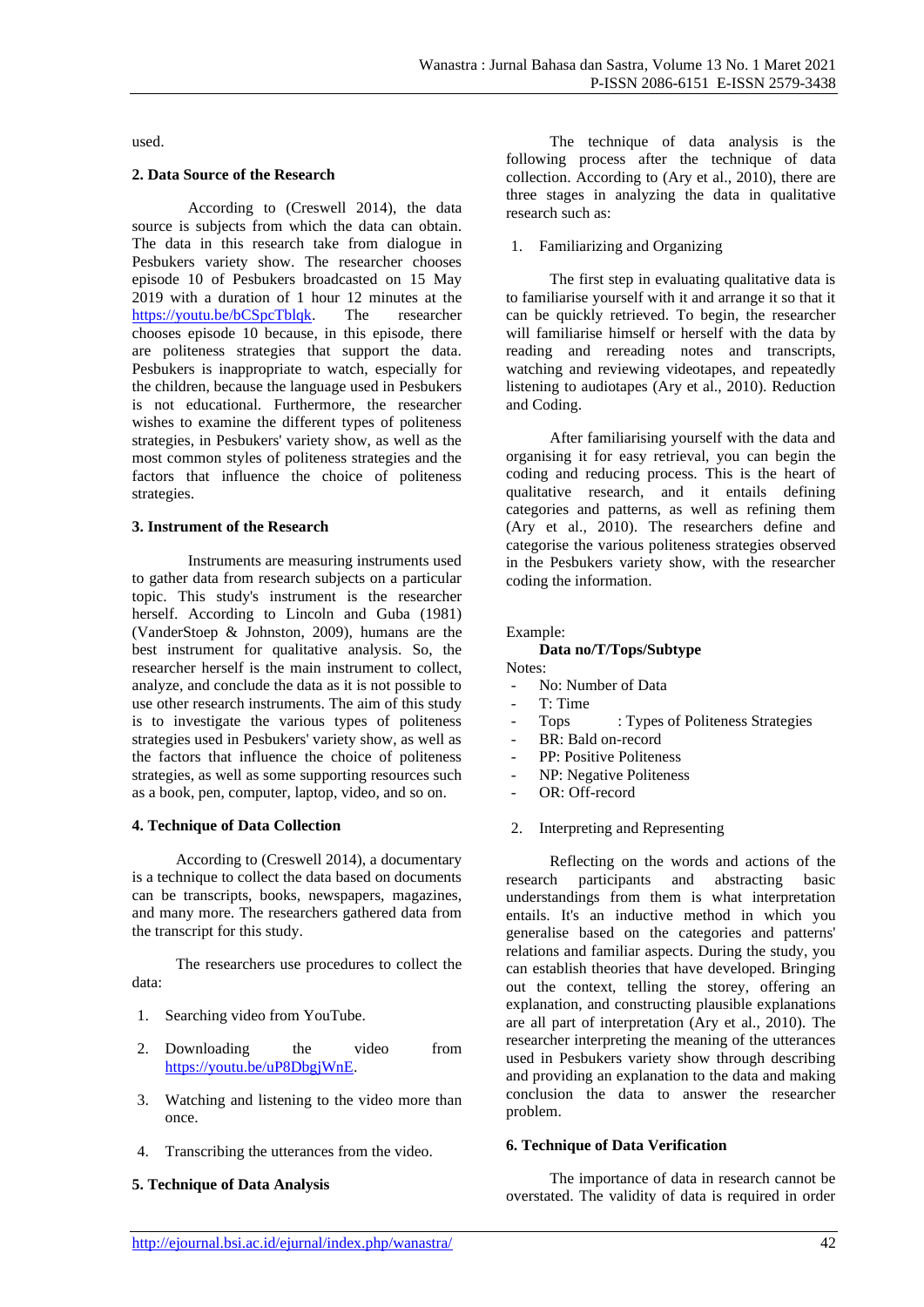to make the data accurate until it is analysed. According to (Creswell 2014), validity refers to the researcher's use of detailed protocols to verify the findings' accuracy. To increase the validity of the data, the researcher used triangulation. Modeling, as described by (D. Sinaga et al., 2020), triangulation is a technique for testing the validity of data that uses something other than that data for verified or comparison data. There are four forms of triangulation based on comparisons. There are four different kinds of triangulation:

- 1. Source of triangulation: contrasting findings with data from the interview, comparing what people say in public and in private, and comparing the results of the interviews with those of a famous family tourism informant. The similarity of views, ideas, and viewpoints would then be more proven reality unearthed from many sources based on the results of these comparisons.
- 2. Methods of triangulation: using data collection techniques to test the degree of confidence in innovation testing findings.
- 3. By enlisting the help of other analysts or researchers, you can double-check the data's reliability.
- 4. The problem of using more than one theory is discussed in the triangulation theory.

Based on the explanation above, triangulation is the way to check the validity of data and prove the validation. In this research, the researcher will apply a triangulation source to validate the data because the researcher collects the data from different people in Pesbukers Variety Show and will be analyzed based on (Brown & Levinson, 1987) theory. The data in this research are conversation. The researchers read the conversation carefully from the transcript, then identify and analyze them correctly.

## **FINDING AND DISCUSSION**

After analyzed the politeness strategies found in Pesbukers variety show, the researcher found that:

- 1. There were four politeness strategies found in Pesbukers variety show. They were: bald onrecord (6), positive politeness (26), negative politeness (4), and off-record (1).
- 2. The data analyzed showed that the most used politeness strategies found in Pesbukers variety show were positive politeness. The speaker and hearer's positive politeness was to make an enjoyable situation, build good relation, good interaction between speaker and hearer, so the conversation becomes run well.

Based on the data, the researcher showed the percentage of politeness strategies in the table. The percentage of the contrast will be count as:

$$
\frac{Frequency}{Total}X100
$$

| No. | <b>Types of Politeness</b> | <b>Frequency</b> | <b>Percentage</b> |
|-----|----------------------------|------------------|-------------------|
|     | Bald on-record             |                  | 16%               |
|     | <b>Positive Politeness</b> | 26.              | 70%               |
|     | <b>Negative Politeness</b> |                  | l 1%              |
|     | Off-record                 |                  | 3%                |
|     | Total                      |                  | $00\%$            |

Table 1. Data Findings of Politeness Strategies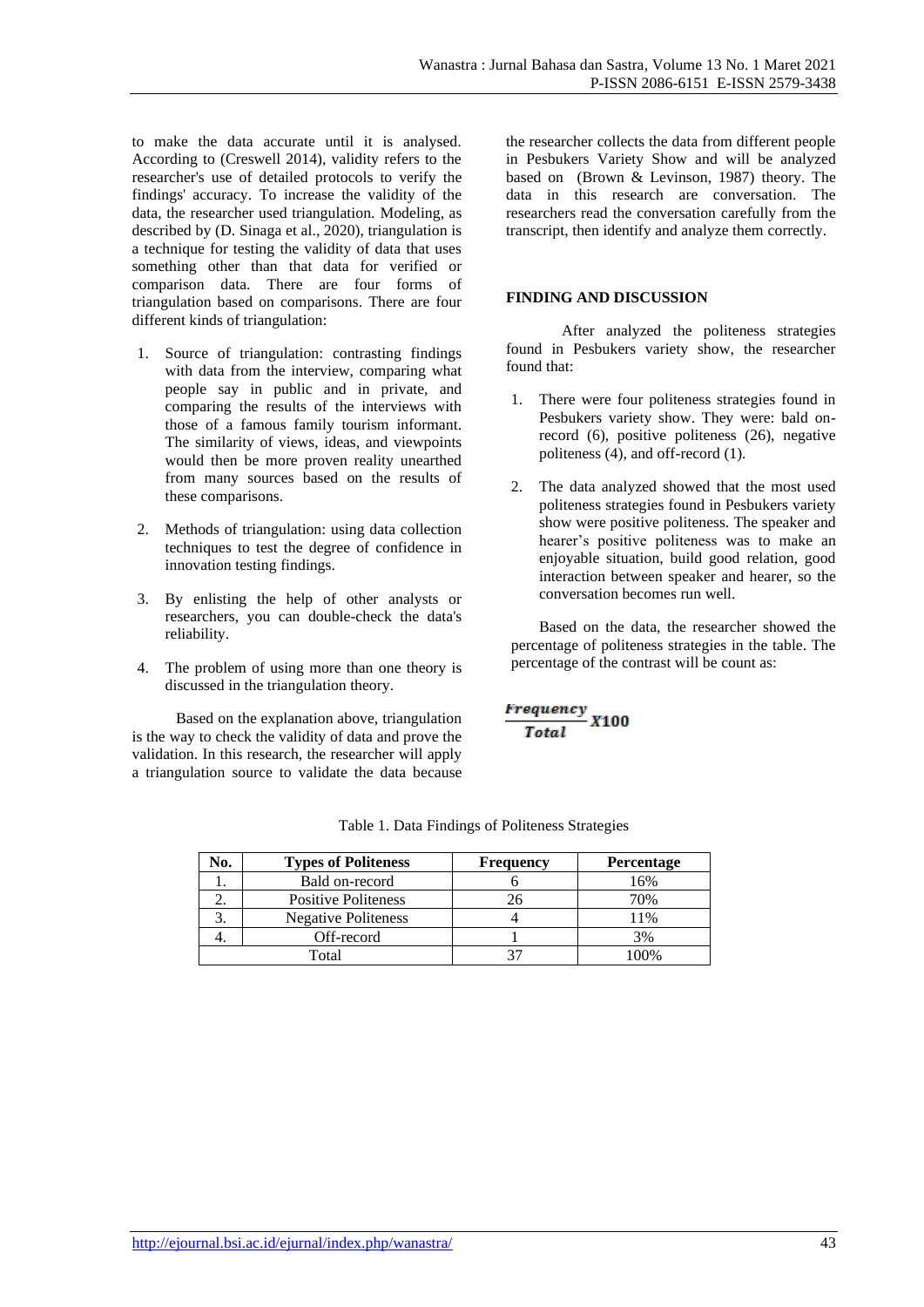

Chart 1. Percentages of Politeness Strategies Found in Pesbukes Variety Show

3. The factor that influenced the choice of politeness strategies found in Pesbukers variety show was circumstances. Circumstances that deal with sociological variables included the relative power 2 (5%) and social distance 35 (95%). Relative power (P) used greater degrees of politeness with others who have higher

power or authority. The psychological component of social distance (D) is a combination of psychological factors such as rank and age. Based on the data, the researcher showed the percentage of factors that influenced politeness strategies in the table.

| Table 4.2 Factors Influenced the Choice of Politeness strategies |  |  |  |
|------------------------------------------------------------------|--|--|--|
|------------------------------------------------------------------|--|--|--|

| No. | <b>Factors Influenced the Choice of</b><br><b>Politeness Strategies</b> | <b>Frequency</b> | <b>Percentage</b> |
|-----|-------------------------------------------------------------------------|------------------|-------------------|
|     | <b>Relative Power</b>                                                   |                  | 5%                |
|     | Social Distance                                                         | 35               | 95%               |
|     | Total                                                                   |                  | $00\%$            |



Chart 2. Percentage of Factors Influenced the Choice of Politeness Strategies Found in Pesbukes Variety Show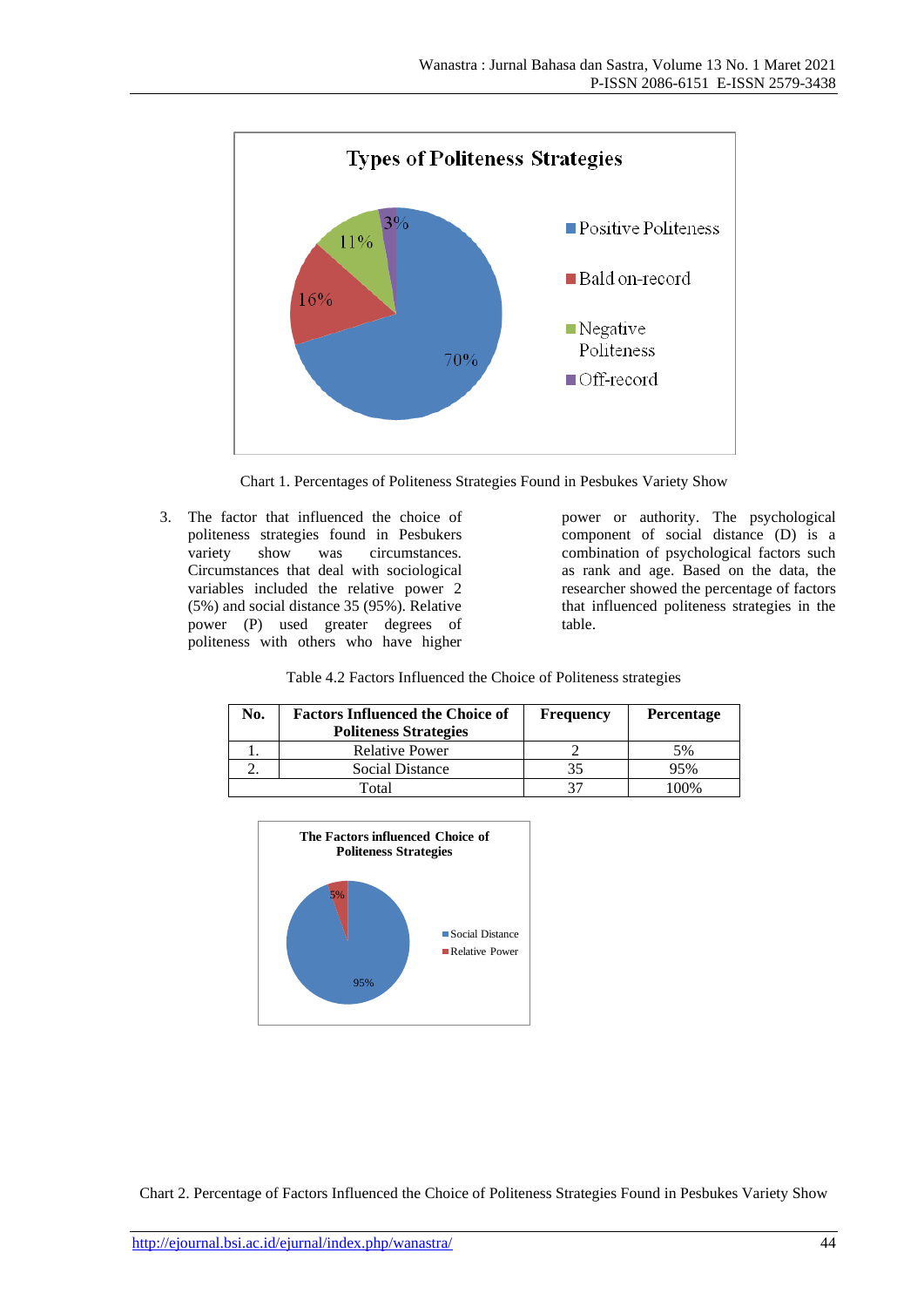#### **Discussions**

This section presented the discussion of the research findings, as mentioned in the previous chapter. This research was descriptive qualitative with content analysis because the data took from the transcript. This study had three goals: to examine the different styles of politeness, to determine the most common form of politeness strategies, and to determine the factors that affected the politeness strategies used in Pesbukers' variety show. The researcher used Brown and Levinson (1987) theory to analyzed the types of politeness strategies found in Pesbukers variety show and to know the factors that influenced the choice of politeness strategies found in Pesbukers variety show. From the research findings above, the researcher found there were 37 politeness strategies in Pesbukers variety show, such as bald on-record 6 (16%), positive politeness 26 (70%), negative politeness 4 (11%), and off-record 1 (3%). The most dominant type of politeness strategies found in Pesbukers variety show was positive politeness. The speaker and hearer's positive politeness in Pesbukers variety shows the made enjoyable situation, builds good relation, and good interaction between speaker and hearer, so the conversation becomes run well. The factor that influenced choice politeness strategies found in Pesbukers variety show was circumstances. Circumstances deal with sociological variables, including the relative power 2(5%) and social distance 37(95%). Relative power (P) used greater degrees of politeness with others who have higher power or authority. Social distance (D) saw as the composite of psychological factors such as status and age.

The results of a previous related study by (Pangestuti 2015) titled "Politeness Strategies used by Deddy Corbuzier in Interviewing Entertainer Non-Entertainer in Hitam Putih Talk Show" were similar, according to the findings of the study. He evaluated the politeness techniques contained in the data using descriptive qualitative methods, based on (Brown & Levinson, 1987) theory: bald on-record, positive politeness, negative politeness, and offrecord. From his research findings, he showed the most dominant type of politeness strategies used by Deddy Corbuzier in interviewing entertainers and non-entertainers in Positive politeness was the theme of the Hitam Putih talk show. As he interviewed his guest, he expressed his friendship and unity. Despite meeting for the first time in the Hitam Putih talk show, he was unconcerned about other people's status. The difference between Pangestuti research and this research was the factor that influenced the choice of politeness strategies. Pangestuti found there were two main reasons for choosing the strategies, such as payoffs and circumstances. This

research only found was the circumstances in the data.

#### **CONCLUSION**

The researcher discovered 37 politeness in Pesbukers variety show based on the findings and discussions in the previous chapter. Brown and Levinson's (1987) theory of four politeness strategies were then extended to politeness strategies observed in Pesbukers variety shows. They were bald on the record 6 (16%), positive politeness 26 (70%), negative politeness 4 (11%), and off the record 1. (3 percent ). The most dominant type of politeness strategies found in Pesbukers variety show was positive politeness. Most of the speaker and hearer in Pesbukers used positive politeness to make an enjoyable situation, build good relations, and have good interaction between speaker and hearer, so the conversation becomes run well.

Finally, the factor that influenced choice politeness strategies found in Pesbukers variety show was circumstances. Circumstances dealing with sociological variables include relative power 2 (5%) and social distance 35 (95%). For those who have more influence or authority, those with relative power used higher levels of politeness. Social distance is described as a combination of psychological factors such as age and rank.

## **REFERENCES**

- Ary, D., Jacobs, L. C., Sorensen, C., & Razavieh, A. (2010). *Introduction to Research in Education*. **Wadsworth**
- Brown, P., & Levinson, S. C. (1987). Politeness: Some Universal in Language Usage. *TESOL Quarterly*, *22*(4), 660. https://doi.org/10.2307/3587263
- Creswell, J. W. (2014). *Reserach Design*. SAGE Publication Ltd.
- Damayantii, Saleh, A., & Lumintang, R. W. E. (2012). Efektivitas Variety Show Program. *Jurnal Komunikasi Pembangunan*, *10*(2), 246829. https://doi.org/10.29244/jurnalkmp.10.2.
- Dzikriyah, H. (2018). *Politeness Strategies of the English Subtitles of Request Train to Busan Movie*.
- Herman. (2015). Illocutionary acts analysis of Chinese in Pematangsiantar. *International*